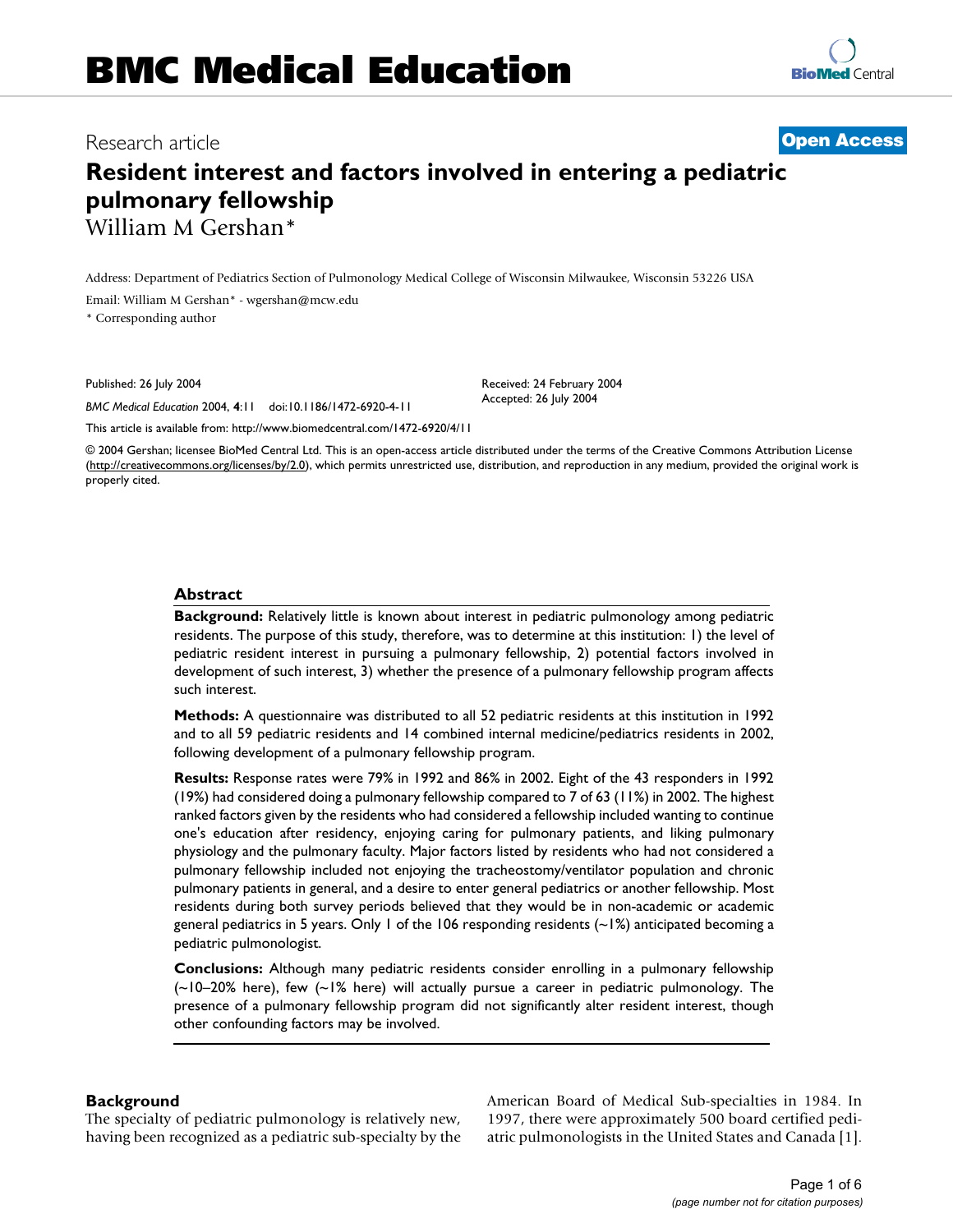This number has increased in recent years with 708 board certified pulmonologists being identified in 2003 [2]. It has been estimated that there is one pediatric pulmonologist for every 280,000 children in the United States [1]. There are over 50 pediatric pulmonary fellowship programs in North America with approximately 30–35 fellows graduating each year. The demand for pediatric pulmonologists has increased during the past decade, with many academic centers looking for two or more pulmonologists simultaneously [3]. A recent national survey of medical directors at children's hospitals across the country found that vacancy rates for faculty in pediatric pulmonology (25 of 136 positions vacant =  $18.4\%$ ) was ranked second highest, behind only pediatric endocrinology, among over 40 pediatric subspecialties [3]. Despite this demand, little is known about overall interest in this field among pediatric residents. For this reason, this study was completed to examine interest among pediatric residents in entering a pulmonary fellowship. The specific aim of this study, therefore, was to determine at our institution: 1) the level of pediatric resident interest in pursuing a pulmonary fellowship; 2) potential factors involved in development of such interest; 3) whether the presence of an active fellowship program affected resident interest in such a program.

### **Methods**

This study involved the distribution of a questionnaire to all pediatric residents. The questionnaire was initially distributed in 1992 prior to institution of a pulmonary fellowship. The questionnaire was placed in the hospital mailbox of each resident. The study was repeated (and the questionnaire redistributed) in 2002 after the fellowship, which began in 1994, had been functioning for several years. To improve the response rate, the questionnaire was distributed twice, one month apart, during each time period. The questionnaire was a three-page, 18 question form that took approximately 15 minutes to complete (copy enclosed in Appendix [see Additional file 1]). The questionnaire asked several epidemiological questions (e.g. year of residency, whether medical school was attended at this institution), several questions that pertained to an individual resident's interest in entering any specialty fellowship, and approximately 12 questions specifically dealing with interest in doing a pulmonary fellowship and factors that may be either positively or negatively related to such interest. The survey utilized a flow diagram, and consequently, slightly different questions were asked depending on a resident's interest or lack of interest in a pulmonary fellowship. The study was analyzed after dividing the respondents into 2 groups: those that had considered a pulmonary fellowship during their residency ("+PF") and those that had not considered a pulmonary fellowship during their residency ("-PF"). Neither Human Subjects approval nor specific resident consent was obtained. However, all questionnaires were answered anonymously and residents were in no way coerced or forced to complete the survey. Residents who completed the form were given a certificate for a free meal at Children's Hospital of Wisconsin. Several questions were based on a 4-point Likert scale and ranked from 0 ("not at all important") to 3 ("very important") in a resident's decision to consider or not consider doing a pulmonary fellowship. Numerical responses for each survey period were averaged (mean  $\pm$  SD) and ranked. Fisher's exact test was used to compare categorical variables and the Student's t-test was used to compare the means of measured variables in 2 independent samples. A p value of ≤ 0.05 was considered significant. Medical Education records were also reviewed anonymously (data collated by year of residency) in 2003 to determine residents' actual career decisions.

# **Results**

The questionnaire was distributed to 52 pediatric residents (including 2 chief residents) in 1992 and to 59 pediatric residents (including 3 chief residents) and 14 medicine/pediatric residents (including 1 chief resident) in 2002. A medicine-pediatric residency program did not exist during the initial distribution period. To avoid compromising confidentiality in the relatively small medicine/pediatric group, residents were not asked to list their residency program in 2002 and consequently the 2 resident groups during that period were combined. Fortythree of the 52 residents completed the survey in 1992 (79%) compared to 63 of 73 (86%) during 2002 (p = NS).

Of the 43 respondents in 1992, 30 (70%) had considered doing a fellowship in any pediatric subspecialty and of those, 15 (35% of all respondents) believed they were "very likely" to do a fellowship. Of the 63 respondents in 2002, 40 (63%) had considered doing a pediatric fellowship and 16 of those (25% of all respondents) were "very likely" to continue with fellowship training. These numbers compare with 9 of the 52 residents in 1992 (17%) who actually completed fellowship training compared to 16 of the 47 graduating residents from the 2002 survey (34%) who began fellowship training in 2003 or 2004.

Eight residents (19%) in 1992 had considered a pulmonary fellowship compared to 7 residents (11%) in 2002 (p = NS). Table [1](#page-2-0) lists these responses based on survey period and year of residency (internal medicine-pediatric residency is 4 years long). Although all residents have significant exposure to pulmonary patients during their residency, no correlation existed between interest in a pulmonary fellowship and having previously taken a onemonth elective in pediatric pulmonology during residency. Three of the 15 residents who had considered a pulmonary fellowship ("+PF") had taken a pulmonary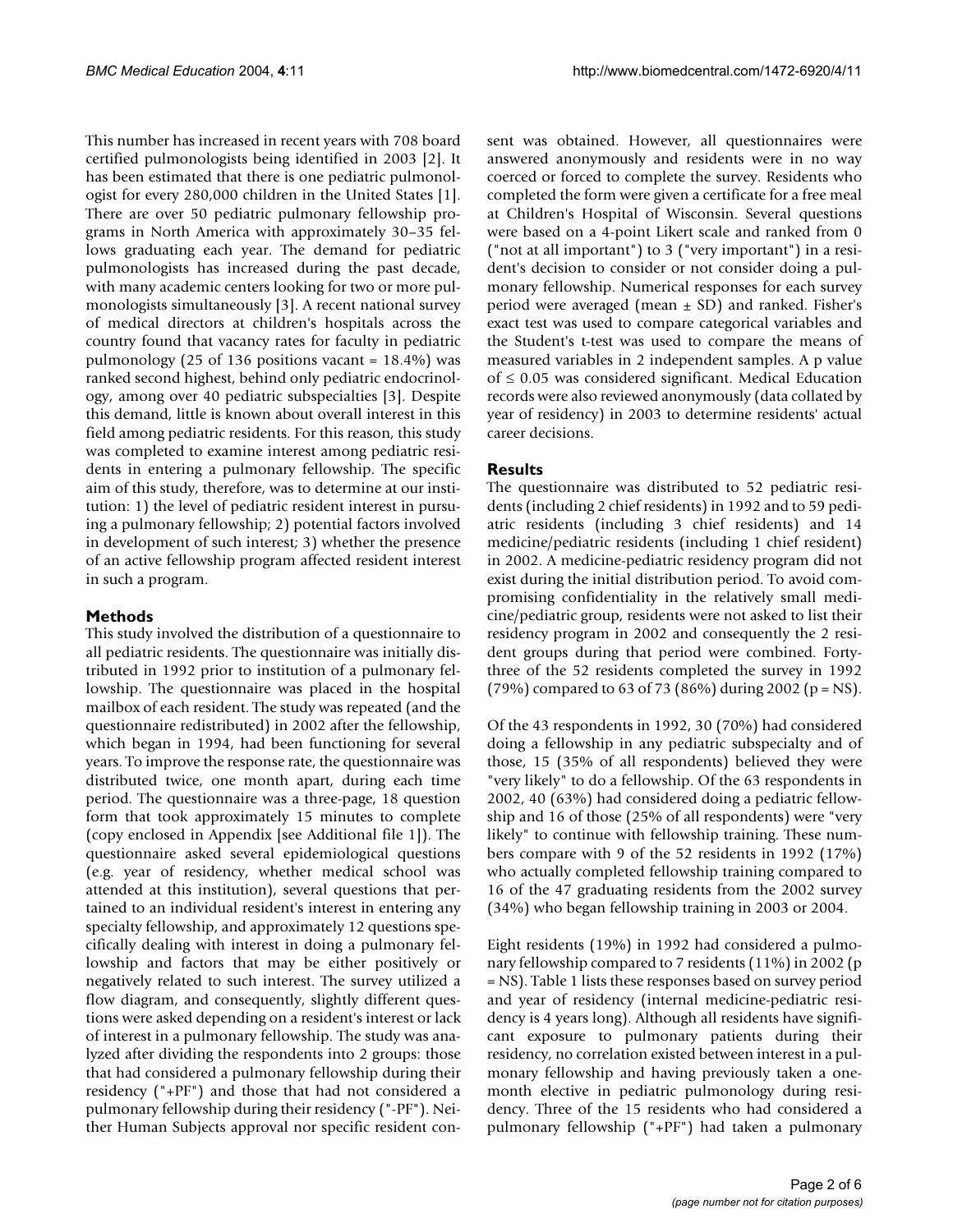| 1992: Residency Year | <b>Resident Number</b> | Number Responded | % Response | $+$ PF $*$ | $-$ PF $*$         |
|----------------------|------------------------|------------------|------------|------------|--------------------|
|                      | 21                     | 20               | 95%        |            | 15                 |
|                      | 19                     | 12               | 63%        |            | 10                 |
|                      | 10                     |                  | 90%        |            |                    |
|                      |                        |                  | 100%       |            |                    |
| 1992 totals          | 52                     | 43               | 79%        |            | 35                 |
| 2002: Residency Year | <b>Resident Number</b> | Number Responded | % Response | $+$ PF $*$ | -PF <sup>*</sup> * |
|                      | 24                     | 22               | 92%        |            | 19                 |
|                      | ا 2                    | 20               | 95%        |            | 17                 |
|                      | 22                     |                  | 77%        |            | 16                 |
|                      |                        |                  | 60%        |            |                    |
|                      |                        |                  | 100%       |            |                    |
| 2002 totals          | 73                     | 63               | 86%        |            | 56                 |

<span id="page-2-0"></span>

| Table I: Resident response based on year of survey (1992 or 2002) and year of residency (1-5) |  |
|-----------------------------------------------------------------------------------------------|--|
|-----------------------------------------------------------------------------------------------|--|

\* +PF refers to those residents who had considered doing a pulmonary fellowship during their residency. \*\* -PF refers to those residents who had not considered doing a pulmonary fellowship during their residency.

elective compared to 7 of the 91 residents who had not considered such a fellowship ("-PF";  $p = 0.15$ ). Of the 10 residents who had taken a pulmonary elective, only 2 thought that the elective experience affected their decision in considering a pulmonary fellowship (one from the +PF and one from the -PF group).

Table [2](#page-2-1) lists and ranks the reasons given by residents who had considered doing a pulmonary fellowship. The highest ranked factors given by +PF residents included wanting to continue one's education after residency, enjoying caring for pulmonary patients in general, and enjoying both pulmonary physiology and the pulmonary faculty. The only factor that approached a statistically significant difference for +PF between the 2 survey periods was the statement "I enjoy the tracheostomy-ventilator population,"

with a score of  $0.6 \pm 0.5$  in 1992 vs.  $1.6 \pm 1.1$  in 2002 (p = 0.057), suggesting that this factor became somewhat more important to the 2002 +PF residents in their consideration of a pulmonary fellowship. Table [3](#page-3-0) lists and ranks reasons given by residents who had not considered doing a pulmonary fellowship. The scores given by -PF residents were generally not as high as those given by +PF residents, i.e. the factors listed were not as important to the -PF vs. the +PF residents. Major factors listed by -PF residents included not enjoying the tracheostomy/ventilator population and certain pulmonary patients in general, including chronic patients, as well as a desire to enter general pediatrics or another fellowship. The significant differences for -PF between the 2 survey periods are listed in Table [3.](#page-3-0)

<span id="page-2-1"></span>

|  |  |  | Table 2: Mean (± SD) scores for factors given by +PF residents (those who considered a pulmonary fellowship) |  |  |
|--|--|--|--------------------------------------------------------------------------------------------------------------|--|--|
|--|--|--|--------------------------------------------------------------------------------------------------------------|--|--|

| Factor*                                             | 1992 Score    | 1992 Rank       | 2002 Score      | 2002 Rank       |
|-----------------------------------------------------|---------------|-----------------|-----------------|-----------------|
| I want to continue my education after residency     | $2.8 \pm 0.4$ |                 | $2.4 \pm 0.8$   |                 |
| I enjoy pulmonary-related procedures                | $2.5 \pm 0.8$ |                 | $2.0 \pm 1.0$   | 10              |
| I enjoy caring for pulmonary patients               | $2.4 \pm 0.5$ |                 | $2.4 \pm 0.5$   |                 |
| I like pulmonary physiology                         | $2.4 \pm 0.8$ |                 | $2.3 + 0.8$     |                 |
| I like the pulmonary faculty                        | $2.4 \pm 0.5$ |                 | $2.4 \pm 0.8$   |                 |
| I enjoy pulmonary inpatient coverage                | $2.3 \pm 0.5$ |                 | $2.3 \pm 0.5$   |                 |
| I enjoyed working with a particular faculty member  | $2.1 \pm 0.9$ |                 | $2.1 + 0.7$     |                 |
| I might enjoy pulmonary-related research            | $2.0 \pm 1.2$ |                 | $1.4 \pm 0.8$   | 12              |
| I enjoy pulmonary clinics                           | $2.0 \pm 1.0$ | 8               | $2.2 \pm 0.8$   |                 |
| I enjoy cystic fibrosis patients                    | $1.9 \pm 1.1$ | 10              | $2.1 \pm 1.1$   |                 |
| I enjoyed caring for a particular pulmonary patient | $1.7 \pm 1.3$ |                 | $2.1 \pm 0.7$   |                 |
| The salary would be attractive                      | $1.1 \pm 1.2$ | 12              | $1.0 \pm 0.8$   | $\overline{13}$ |
| I enjoy the tracheostomy/ventilator population      | $0.6 \pm 0.5$ | $\overline{13}$ | $1.6 \pm 1.1$ # | П               |

\*Each factor was scored from 0 ("not at all important") to 3 ("very important") relating to a resident's decision to consider doing a pulmonary fellowship.  $\#2002$  score approached statistically significant difference vs. 1992 score ( $p = 0.057$ ).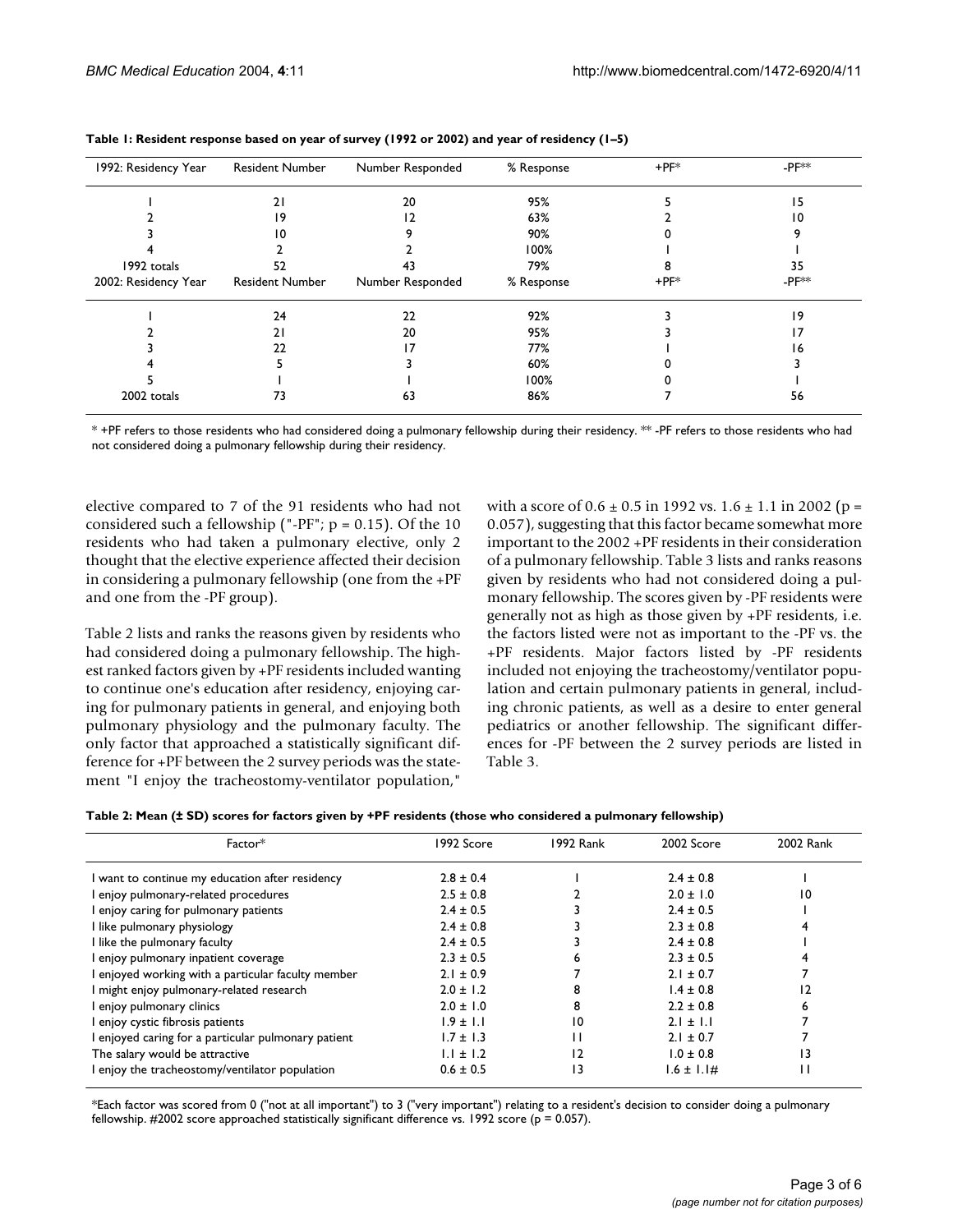| Factor*                                      | 1992 Score    | 1992 Rank      | 2002 Score      | 2002 Rank |
|----------------------------------------------|---------------|----------------|-----------------|-----------|
| I don't enjoy the trach/vent population      | $2.0 \pm 1.1$ |                | $1.9 \pm 1.3$   |           |
| I want to enter general pediatrics           | $1.9 \pm 1.2$ |                | $1.8 \pm 1.3$   |           |
| I don't enjoy certain pulmonary patients     | $1.6 \pm 1.1$ |                | $1.2 \pm 1.1$   |           |
| There are too many chronic patients          | $1.5 \pm 1.1$ |                | $1.5 \pm 1.1$   |           |
| I want to enter another fellowship           | $1.5 \pm 1.2$ |                | $1.2 \pm 1.3$   |           |
| I don't know enough about it to decide       | $1.5 \pm 1.1$ |                | $1.0 \pm 1.1$   |           |
| Not enough pulmonary patient experience      | $1.4 \pm 1.1$ |                | $0.6 \pm 0.9$ # |           |
| I don't enjoy the BPD+ population            | $1.2 \pm 1.0$ |                | $1.2 \pm 1.1$   |           |
| I don't think pulmonary is very interesting  | $0.9 \pm 0.9$ | 9              | $0.6 \pm 0.8$   | 9         |
| Some of the pulmonary patients scare me      | $0.7 \pm 0.8$ | 10             | $0.8 \pm 1.0$   | 8         |
| I can't afford being a fellow                | $0.7 \pm 1.1$ | 10             | $0.4 \pm 0.8$   | 12        |
| The pulmonologists work too hard             | $0.4 \pm 0.6$ | $\overline{2}$ | $0.4 \pm 0.7$   | 12        |
| I don't enjoy the cystic fibrosis population | $0.3 \pm 0.6$ | 13             | $0.6 \pm 0.9$   | 9         |
| Too few pulmonary job openings               | $0.3 \pm 0.5$ | 13             | $0.0 \pm 0.2$ # | 17        |
| I don't enjoy the asthma population          | $0.2 \pm 0.5$ | 15             | $0.4 \pm 0.8$   | 12        |
| Pulmonologists don't earn enough money       | $0.2 \pm 0.5$ | 15             | $0.1 \pm 0.4$   | 16        |
| Poor experiences with pulmonary faculty      | $0.2 \pm 0.4$ | 15             | $0.3 \pm 0.8$   | 15        |

#### <span id="page-3-0"></span>**Table 3: Mean (± SD) scores for factors given by -PF residents (those who did not consider a pulmonary fellowship)**

\*Each factor was scored from 0 ("not at all important") to 3 ("very important") relating to a resident's decision to not consider doing a pulmonary fellowship. #Indicates 2002 score significantly different than 1992 score, p < 0.001. + bronchopulmonary dysplasia

<span id="page-3-1"></span>

| Table 4: Anticipated professional plans of resident 5 years following survey completion |  |  |  |
|-----------------------------------------------------------------------------------------|--|--|--|
|-----------------------------------------------------------------------------------------|--|--|--|

| Category                                       | 1992  |         | 2002  |     |
|------------------------------------------------|-------|---------|-------|-----|
|                                                | $+PF$ | -PF     | $+PF$ | -PF |
| General pediatrics, non-academic               |       | $14.5*$ |       | 29  |
| Academic general pediatrics                    |       |         |       | 8.5 |
| Academic non-pulmonary pediatric specialty     |       |         |       | 16  |
| Academic pediatric pulmonology                 |       |         |       |     |
| Non-academic non-pulmonary pediatric specialty |       |         |       |     |
| Non-academic pediatric pulmonology             |       |         |       |     |
| Non-pediatric medical specialty                |       |         |       |     |
| Non-medical vocation                           |       |         |       |     |
| Unknown                                        |       |         |       |     |

See text and footnote to Table 1 for explanation of +PF and -PF. The numbers represent actual number of residents responding. \*Some residents listed 2 categories, hence their score was divided between them.

The last question in the survey asked residents what they thought they would be doing 5 years in the future. These responses are shown in Table [4](#page-3-1). The majority of residents during both survey periods believed that they would be in either non-academic or academic general pediatrics in 5 years. However, when grouped together during the 2 periods, the +PF residents were less likely to see themselves in the future as general pediatricians compared to the -PF residents ( $p < 0.05$ ). Interestingly, when the actual career decisions of the 1992 residents were reviewed, 35 of the 52 residents (67%) went into non-academic general pediatrics, 5 (10%) entered academic general pediatrics, 9 (17%) completed pediatric subspecialty training, 2 (4%) began a non-pediatric medical specialty, and in 1 case (2%) the eventual career decision could not be determined. Only 1 resident (from 1992 survey) in the entire group of 106 survey responders  $(\sim 1\%)$  believed they would be in the field of pediatric pulmonology in the future. This resident did complete a pulmonary fellowship at another institution and is currently in an academic pulmonary practice. Additionally, a second resident (from 1992 survey) is currently an academic pediatric pulmonologist after having initially completed one year of a different subspecialty fellowship following residency. That resident then completed a pulmonary fellowship at this institution. Lastly, there was no significant difference in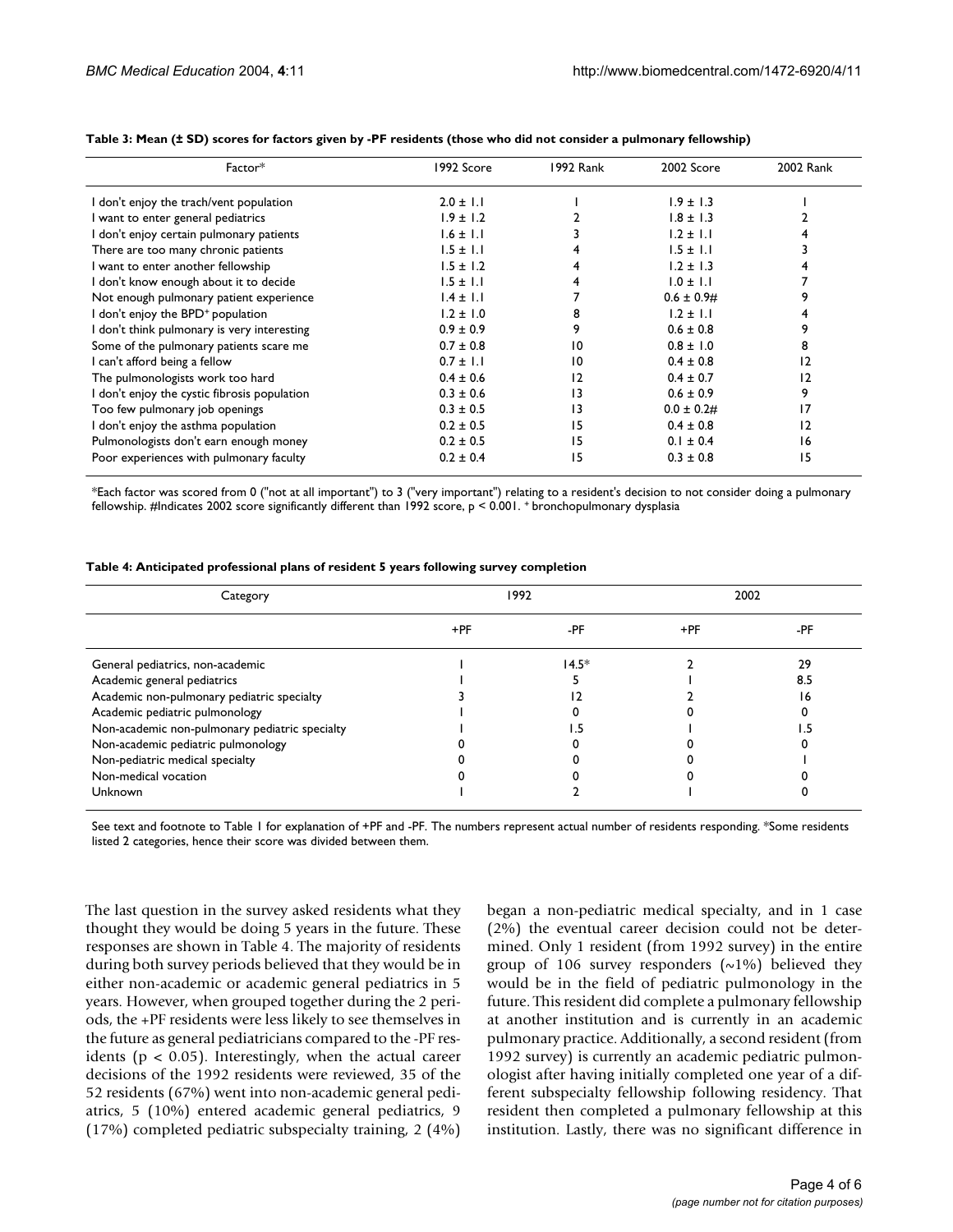the overall level of interest in a pulmonary fellowship from 1992 compared to 2002.

# **Discussion**

This study found that a significant percentage of pediatric residents considered doing a pulmonary fellowship after their residency training, ranging from 11% in the 2002 group to 19% in the 1992 group. However, these residents also viewed themselves as less likely to enter general pediatrics perhaps suggesting that they were simply considering several pediatric subspecialties at some time during their residency training. This seems likely, as the highest scored factor by the +PF residents was the desire to continue their education after residency. Despite fairly high percentages of residents considering a pulmonary fellowship, only 1 resident in the entire group  $(\sim 1\%)$  actually believed that they would be a pediatric pulmonologist 5 years after the survey was completed. This percentage is very similar to that of first-time takers of the 1995 General Pediatrics Certifying Examination who believed they would be a pediatric pulmonologist in the future (1.1%) [4]. If one were to extrapolate this number to the entire class of graduating pediatric residents per year, about 2600 residents, approximately 30 residents would be entering the field of pediatric pulmonology each year [5]. This number is very similar to the actual number of graduating residents who enter a pediatric pulmonary fellowship each year [2].

The majority of residents who considered doing a pulmonary fellowship (8 of 15) were in their first year of residency. From personal experience, residents often consider various practice options early on in their training and frequently do not tend to narrow their choices until their second or third year of residency. This observation should be kept in mind when trying to recruit residents for pulmonary fellowship positions by seeking out those residents potentially interested in Pulmonology early on in residency rather than later.

The ranking of factors that may contribute to an interest in a pulmonary fellowship were remarkably similar during the 2 time periods. The only score that approached a statistically significant difference was the statement "I enjoy the tracheostomy/ventilator population" and this score tended to increase in 2002. However, a dislike for the tracheostomy/ventilator population also received the highest score among those residents not interested in a pulmonary fellowship and was even higher than both the desire to enter general pediatrics and another fellowship program. These data may simply be a center phenomenon but might suggest a more global "disinterest" in this patient population that may need to be further studied. Two scores in the -PF resident group decreased from 1992 to 2002: not enough pulmonary patient experience to

decide on a pulmonary fellowship and too few perceived pulmonary job openings. The first may be a positive reflection on the local resident experience with pulmonary patients in recent years or on the fellowship program itself though this is only speculative. The second received very low scores during both periods and may not be very relevant. However, there has been some evidence of a reversal in the prior trend of residents entering general pediatrics in recent years, suggesting greater interest among residents in fellowships [6]. On the other hand, a recent survey of practicing pediatric pulmonologists noted that 69% of respondents did not believe that there was need for additional pulmonologists in their locale [7]. Interestingly, despite recent articles relating high postresidency debt with a disinterest in entering a fellowship, this was not noted in this study with mean scores during both survey periods of less than 1.0 for the statement "I can't afford being a fellow." [8,9]. This study did not ask residents to state their current level of indebtedness. Other "job concern" factors including job availability and the workload of pulmonologists did not appear to be significant negative factors for the -PF residents.

This study has certain shortcomings. This study asked residents to score specific factors that may or may not have been relevant to an individual resident. Although residents were given the opportunity to add personal comments, few did. In addition, certain patient populations, e.g those with respiratory infections, were not included as options in the survey and these omissions could cause study bias. Other factors that may contribute to residents' decisions regarding fellowship training were not addressed in this study. These factors include resident teaching by the faculty, resident gender, spouse occupation, mentor encouragement or other personal reasons [10-12]. In addition, this study involved residents in only one program and cannot be generalized to all residency programs. Although this study did not find that the presence of a pulmonary fellowship significantly affected resident interest in such a fellowship, a significant difference may have been found with a larger sample size. In fact, the study appears to be underpowered despite the high response rate. More than 250 individuals would need to have been included in the study to detect a significant difference in residents' initial interest in a pulmonary fellowship (assuming a power of 80%). In addition, other changes may have occurred within the residency program including higher loan repayments, changes in department philosophy (e.g. new department chairman), and changes in local pediatric job opportunities, which may have affected the results. Despite these limitations, this study may prove useful to those who are recruiting pediatric residents as potential pulmonary fellows. Further larger studies looking at multiple residency programs may provide more insight in the future. Lastly, studies like these help to